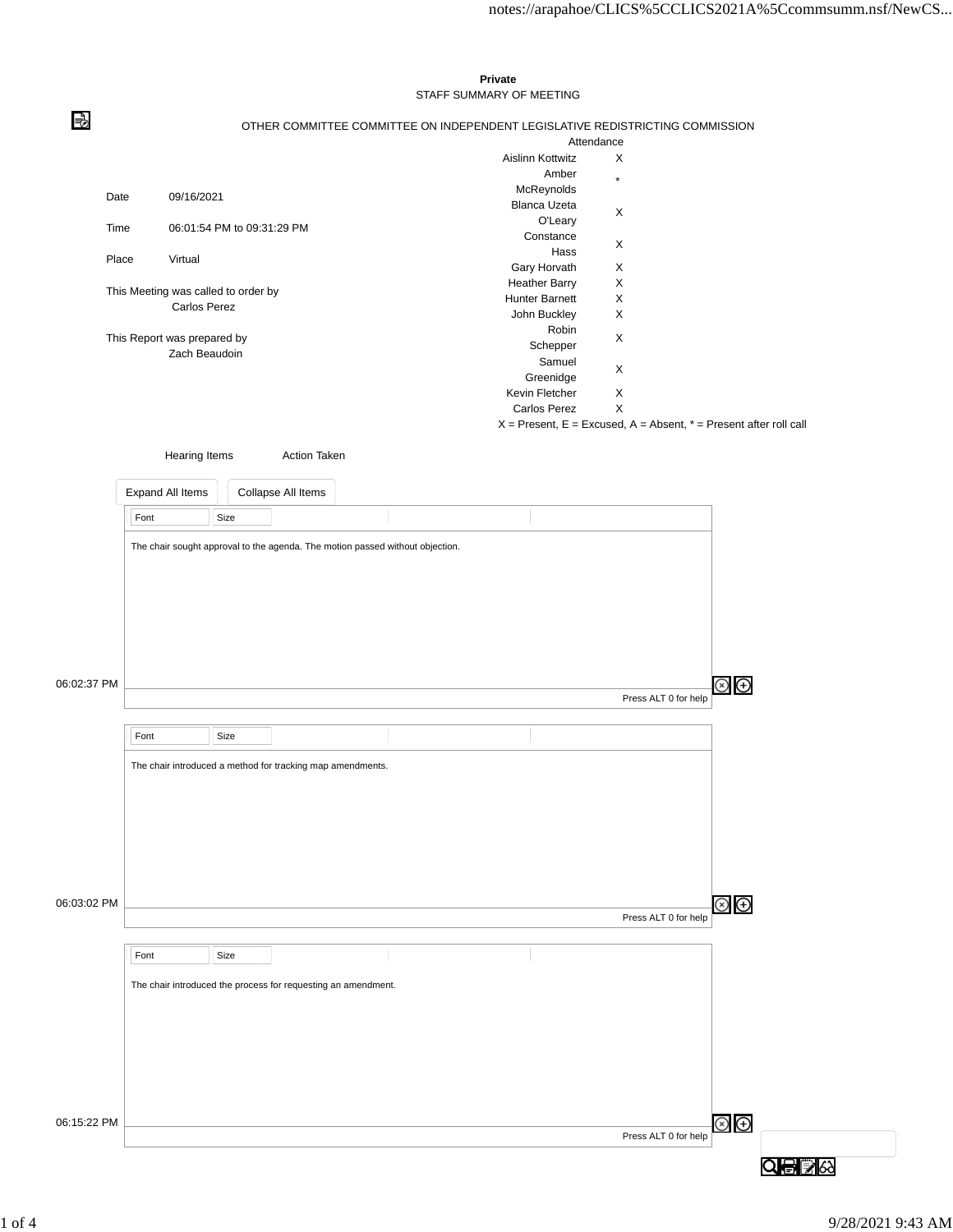|             | Font | Size |                                                                                   |                                                                                                                  |                      |                         |
|-------------|------|------|-----------------------------------------------------------------------------------|------------------------------------------------------------------------------------------------------------------|----------------------|-------------------------|
|             |      |      | The chair continued discussing the process of requesting and tracking amendments. |                                                                                                                  |                      |                         |
|             |      |      |                                                                                   |                                                                                                                  |                      |                         |
|             |      |      |                                                                                   |                                                                                                                  |                      |                         |
|             |      |      |                                                                                   |                                                                                                                  |                      |                         |
|             |      |      |                                                                                   |                                                                                                                  |                      |                         |
|             |      |      |                                                                                   |                                                                                                                  |                      |                         |
| 06:28:41 PM |      |      |                                                                                   |                                                                                                                  | Press ALT 0 for help | $\circledcirc$ $\oplus$ |
|             |      |      |                                                                                   |                                                                                                                  |                      |                         |
|             | Font | Size |                                                                                   |                                                                                                                  |                      |                         |
|             |      |      |                                                                                   | Commissioners discussed the process of requesting maps and amendments with staff.                                |                      |                         |
|             |      |      |                                                                                   |                                                                                                                  |                      |                         |
|             |      |      |                                                                                   |                                                                                                                  |                      |                         |
|             |      |      |                                                                                   |                                                                                                                  |                      |                         |
|             |      |      |                                                                                   |                                                                                                                  |                      |                         |
|             |      |      |                                                                                   |                                                                                                                  |                      |                         |
| 06:45:00 PM |      |      |                                                                                   |                                                                                                                  | Press ALT 0 for help | $\circledcirc$ $\oplus$ |
|             |      |      |                                                                                   |                                                                                                                  |                      |                         |
|             | Font | Size |                                                                                   |                                                                                                                  |                      |                         |
|             |      |      |                                                                                   | The chair gave an update on the letter of engagement to Dr. Lisa Handley, concerning Voting Rights Act analysis. |                      |                         |
|             |      |      |                                                                                   |                                                                                                                  |                      |                         |
|             |      |      |                                                                                   |                                                                                                                  |                      |                         |
|             |      |      |                                                                                   |                                                                                                                  |                      |                         |
|             |      |      |                                                                                   |                                                                                                                  |                      |                         |
|             |      |      |                                                                                   |                                                                                                                  |                      |                         |
| 06:50:23 PM |      |      |                                                                                   |                                                                                                                  | Press ALT 0 for help | Θ<br>(x)                |
|             |      |      |                                                                                   |                                                                                                                  |                      |                         |
|             | Font | Size |                                                                                   |                                                                                                                  |                      |                         |
|             |      |      | Commissioners took a straw poll on the First House Staff Plan.                    |                                                                                                                  |                      |                         |
|             |      |      |                                                                                   |                                                                                                                  |                      |                         |
|             |      |      |                                                                                   |                                                                                                                  |                      |                         |
|             |      |      |                                                                                   |                                                                                                                  |                      |                         |
|             |      |      |                                                                                   |                                                                                                                  |                      |                         |
| 06:59:26 PM |      |      |                                                                                   |                                                                                                                  |                      | $\circledast$           |
|             |      |      |                                                                                   |                                                                                                                  | Press ALT 0 for help |                         |
|             |      |      |                                                                                   |                                                                                                                  |                      |                         |
|             | Font | Size |                                                                                   |                                                                                                                  |                      |                         |
|             |      |      | Commissioners started discussing the house plan.                                  |                                                                                                                  |                      |                         |
|             |      |      |                                                                                   |                                                                                                                  |                      |                         |
|             |      |      |                                                                                   |                                                                                                                  |                      |                         |
|             |      |      |                                                                                   |                                                                                                                  |                      |                         |
|             |      |      |                                                                                   |                                                                                                                  |                      |                         |
| 07:10:03 PM |      |      |                                                                                   |                                                                                                                  |                      | $\circledcirc$          |
|             |      |      |                                                                                   |                                                                                                                  | Press ALT 0 for help |                         |
|             |      |      |                                                                                   |                                                                                                                  |                      |                         |
|             |      |      |                                                                                   |                                                                                                                  |                      | Q骨髪☆                    |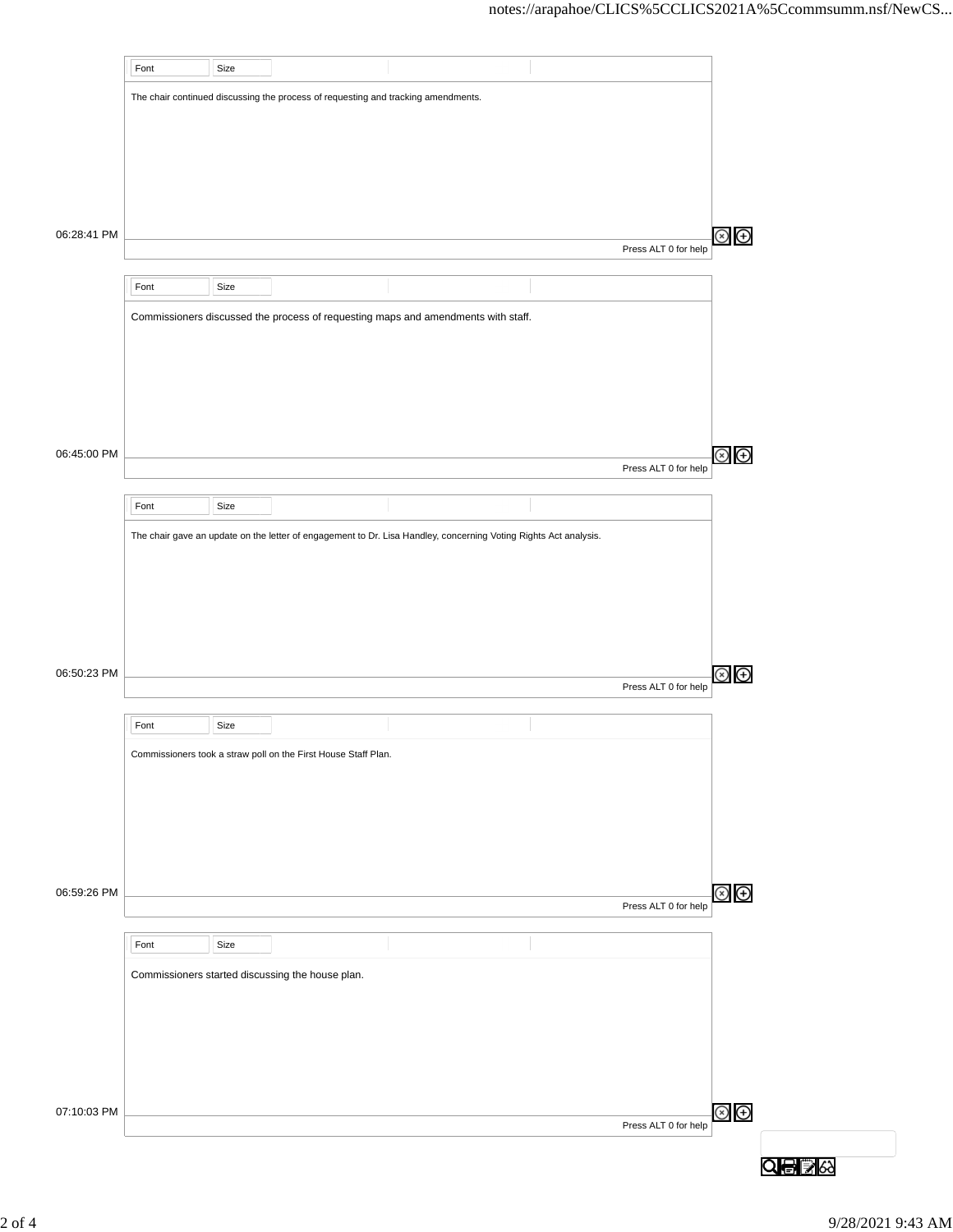|             | Font                                   | Size |                                                                           |  |                      |                        |
|-------------|----------------------------------------|------|---------------------------------------------------------------------------|--|----------------------|------------------------|
|             | Commissioners discussed the House Map. |      |                                                                           |  |                      |                        |
|             |                                        |      |                                                                           |  |                      |                        |
|             |                                        |      |                                                                           |  |                      |                        |
|             |                                        |      |                                                                           |  |                      |                        |
|             |                                        |      |                                                                           |  |                      |                        |
| 07:25:20 PM |                                        |      |                                                                           |  | Press ALT 0 for help | $\circledast$          |
|             |                                        |      |                                                                           |  |                      |                        |
|             | Font                                   | Size |                                                                           |  |                      |                        |
|             |                                        |      | Commissioners continued discussing the house plan.                        |  |                      |                        |
|             |                                        |      |                                                                           |  |                      |                        |
|             |                                        |      |                                                                           |  |                      |                        |
|             |                                        |      |                                                                           |  |                      |                        |
|             |                                        |      |                                                                           |  |                      |                        |
| 07:29:49 PM |                                        |      |                                                                           |  | Press ALT 0 for help | $\circledcirc$         |
|             | Font                                   | Size |                                                                           |  |                      |                        |
|             |                                        |      | Commissioners asked staff questions about various districts.              |  |                      |                        |
|             |                                        |      |                                                                           |  |                      |                        |
|             |                                        |      |                                                                           |  |                      |                        |
|             |                                        |      |                                                                           |  |                      |                        |
|             |                                        |      |                                                                           |  |                      |                        |
| 07:56:24 PM |                                        |      |                                                                           |  |                      | $\circledcirc$ $\odot$ |
|             |                                        |      |                                                                           |  | Press ALT 0 for help |                        |
|             | Font                                   | Size |                                                                           |  |                      |                        |
|             | The discussion continued.              |      |                                                                           |  |                      |                        |
|             |                                        |      |                                                                           |  |                      |                        |
|             |                                        |      |                                                                           |  |                      |                        |
|             |                                        |      |                                                                           |  |                      |                        |
|             |                                        |      |                                                                           |  |                      |                        |
| 08:08:26 PM |                                        |      |                                                                           |  | Press ALT 0 for help | $\circledcirc$         |
|             |                                        |      |                                                                           |  |                      |                        |
|             | Font                                   | Size |                                                                           |  |                      |                        |
|             |                                        |      | The commission continued discussing the first the First House Staff Plan. |  |                      |                        |
|             |                                        |      |                                                                           |  |                      |                        |
|             |                                        |      |                                                                           |  |                      |                        |
|             |                                        |      |                                                                           |  |                      |                        |
|             |                                        |      |                                                                           |  |                      |                        |
| 08:21:11 PM |                                        |      |                                                                           |  | Press ALT 0 for help | $\circledcirc$         |
|             |                                        |      |                                                                           |  |                      |                        |
|             |                                        |      |                                                                           |  |                      | Q骨髪☆                   |